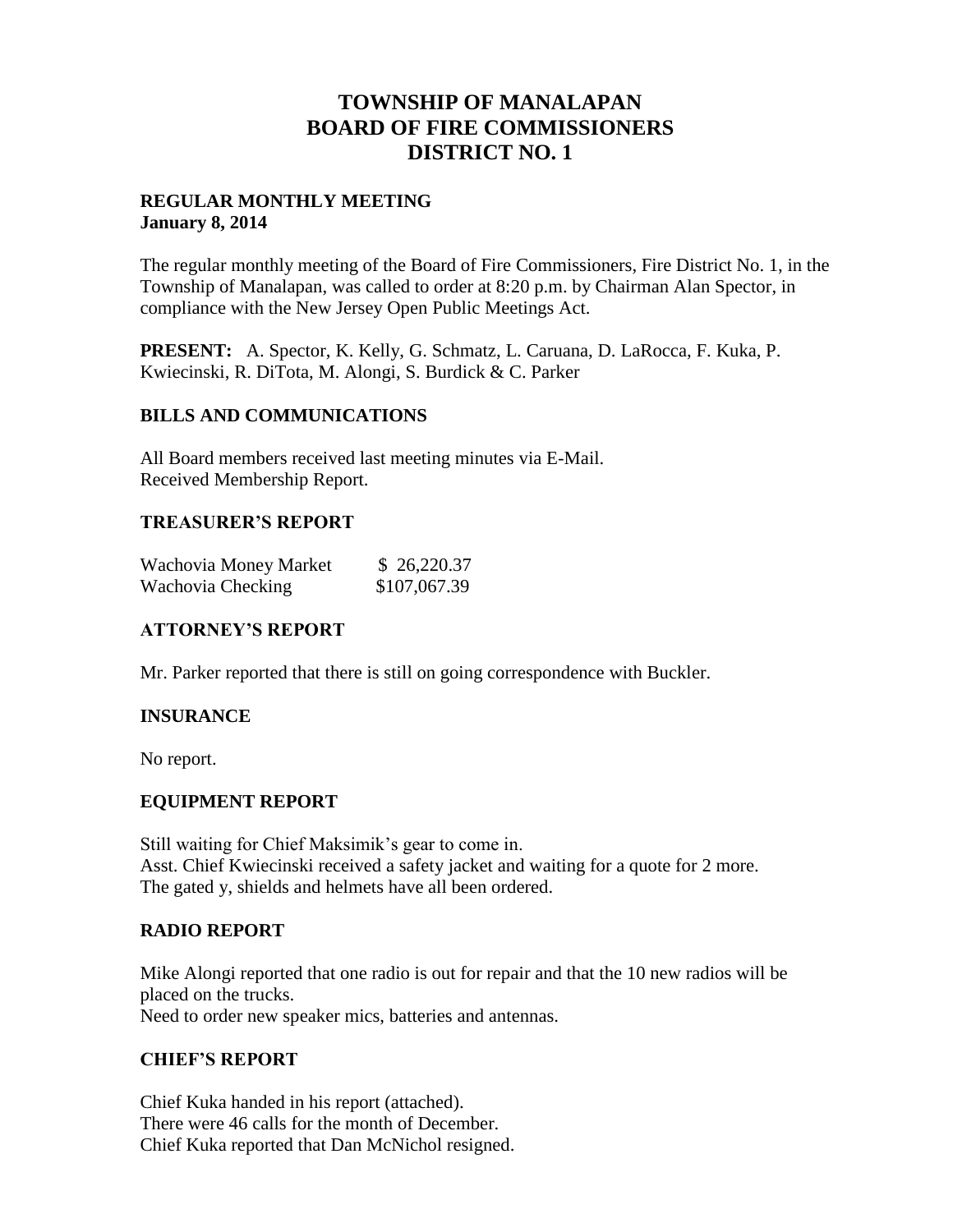## **TRUCK REPORT**

26-1-90 – still having issues with smoking problems. 26-1-77 – needs EGR valve replaced. Durango and Asst. Chief Kwiecinski's vehicle need new windshields.

### **ASSOCIATION REPORT**

No report.

## **TRUSTEES' REPORT**

No report.

## **OLD BUSINESS**

See attached.

#### **NEW BUSINESS**

Commissioner Kelly made a motion to pay all vouchers; this was seconded by Commissioner LaRocca. All voted aye.

Commissioner Schmatz made a motion not to exceed \$1,000 to purchase new epi pens to be placed where the officers see fit; this was seconded by Commissioner LaRocca. All voted aye.

Commissioner Schmatz made a motion not to exceed \$1,500 to make various electrical repairs at the Satellite; this was seconded by Commissioner LaRocca. All voted aye.

Commissioner Schmatz made a motion not to exceed \$2,000 to replenish the water rescue equipment; this was seconded by Commissioner LaRocca. All voted aye.

Commissioner Schmatz made a motion for \$300 to purchase replacement mics, batteries & antennas for the radios; this was seconded by Commissioner Kelly. All voted aye.

Commissioner Kelly made a motion to approve Frank Kuka as Chief of the department; this was seconded by Commissioner LaRocca. All voted aye.

The budget meeting is scheduled for January  $21<sup>st</sup>$  at 8:00 p.m.; notice has been posted in the newspaper.

Meeting opened to the public at 9:12 P.M.

A motion was made by Commissioner Spector to adjourn; it was seconded by Commissioner Kelly and all voted aye.

Meeting adjourned at 9:14 P.M.

 Respectfully submitted, Kenneth Kelly, Clerk